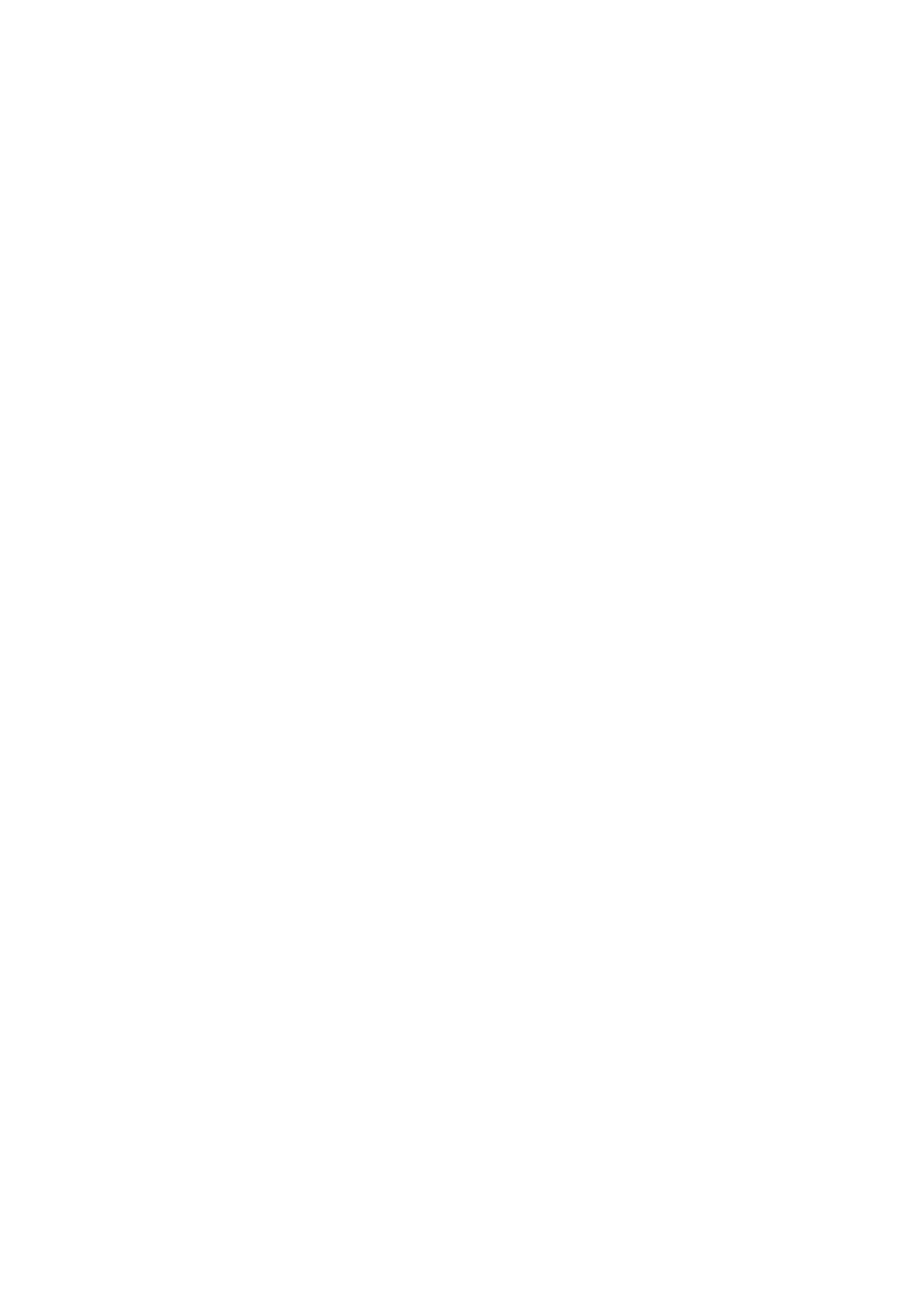#### Authors list:

Elona Saro, EDEN Center, Albania Miodrag Dakic, Center for environment, Bosnia and Herzegovina Ana Colovic Lesoska, Eko-svest, Macedonia Marijan Galovic, Zelena Akcija, Croatia Natasa Djereg, Center for Ecology and Sustainable Development, Serbia

Editing: David Hoffman

Design & layout: Leos Knotek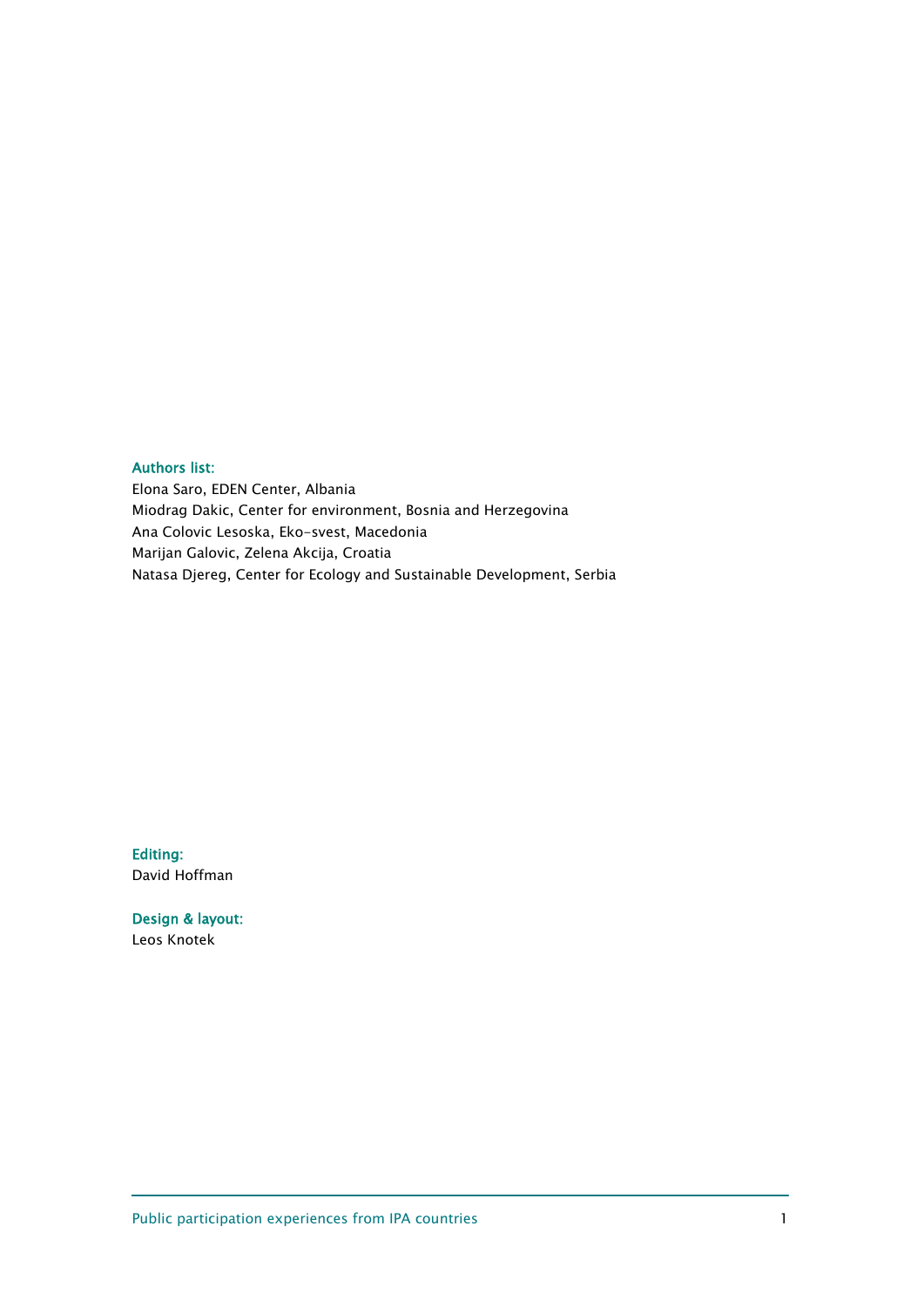# Contents

| 10 |
|----|
|    |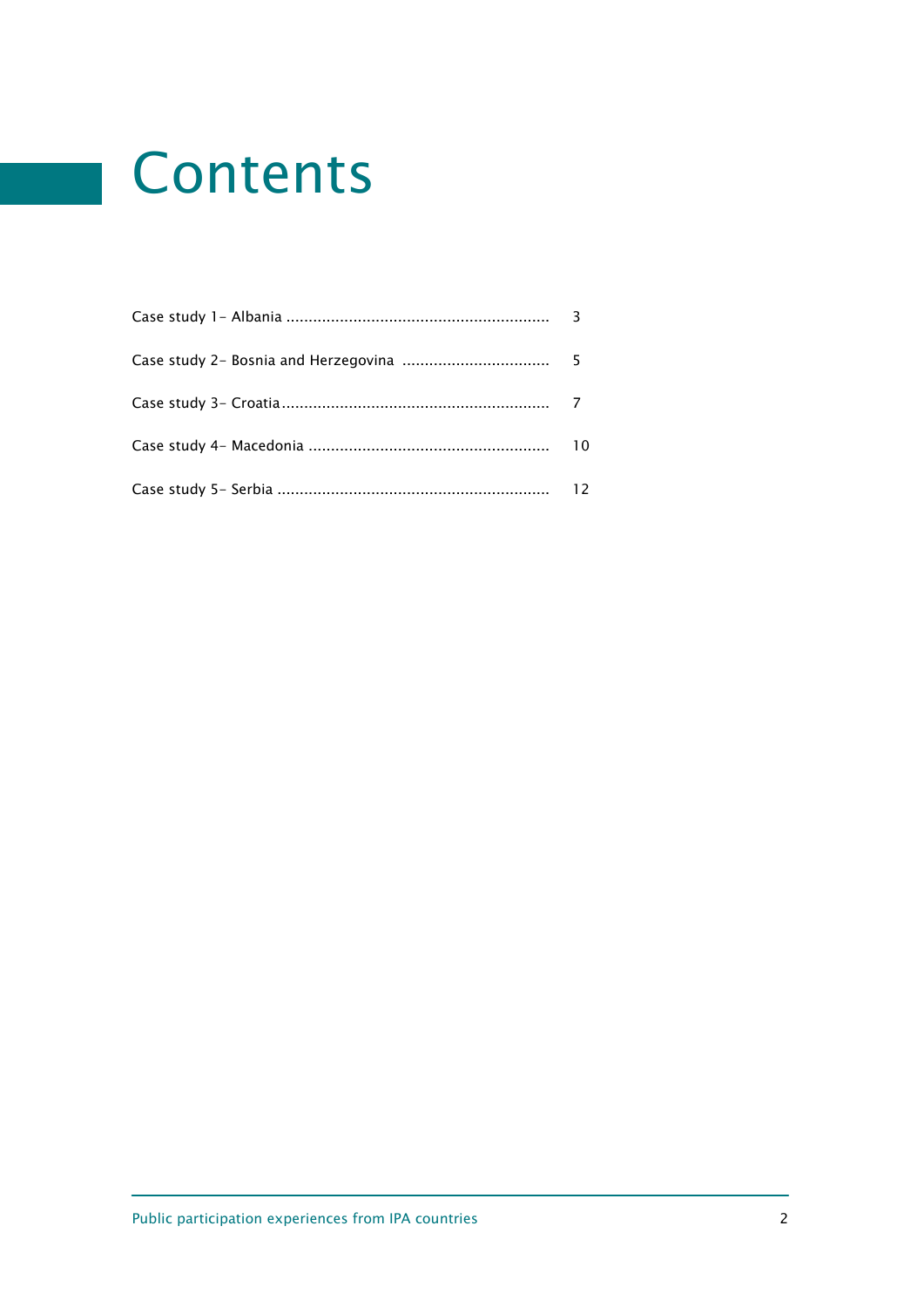### Albania

#### The exclusion of civil society organizations from transport project development in Albania

Since 1998 Albania has been a signatory of the Aarhus Convention, and the country has legislation that includes the law on environmental impact assessment (EIA). As such Albania should follow procedures laid down in these two acts, but in practice it fails to do so.

One such example is the Tirana outer ring road project, which began in September 2009 with the publication of the first EIA study by the Tirana municipality. The European Bank for Reconstruction and Development (EBRD) was at that time interested to provide a loan of EUR 25 million for the project but later dropped it due to change of the jurisdiction of authorities over the project.

The first route of the road was planned to pass near the botanical garden, with its surrounding walls set for destruction. The second route was prepared and promoted by the general road directorate and set to damage 25 percent of the botanical garden's territory. Construction works began 9 March 2011without an environmental permit, and two days before the construction begun, a group of 33 national NGOs sent an open letter to the Albanian prime minister against the destruction of the botanical garden. EDEN Center, a national environmental NGO, organised letters to the Ministry of public works and transportation and also to the Ministry of environment forestry and water administration.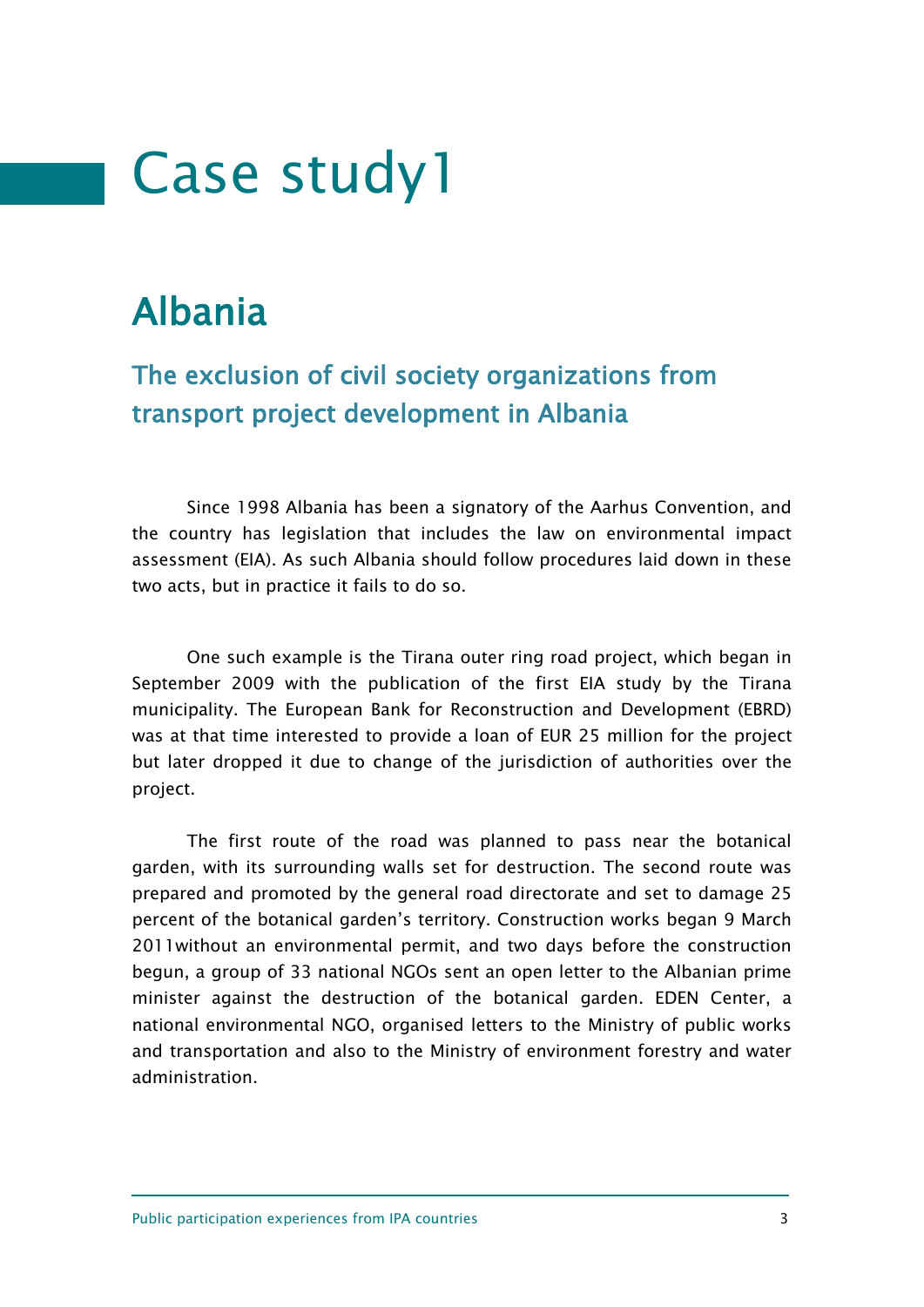Even though construction was already underway and under public pressure, the first public hearing on the EIA study was held 16 June 2011 in the Ministry of environment forestry and water administration. However as the EIA was disclosed only six days before the hearing was held, the public had little oportunity to be properly informed for the meeting. Both the EIA and public consultations for the project have been heavily criticised, and the public as well as NGOs have found wrong data and serious mistakes in the EIA report.

It is clear that in this case the legal obligations of the Albanian government and authorities to the public regarding decision-making process were clearly not fulfilled. Other similar cases including the construction of the Arbri road in the Brari canyon, a natural monument, demonstrate a pattern of poor project implementation. While Albanian authorities push forward EU integration and consequently transposing the EU acquis into national legislation, they ignore national obligations and procedures as well as international conventions to which Albania should adhere.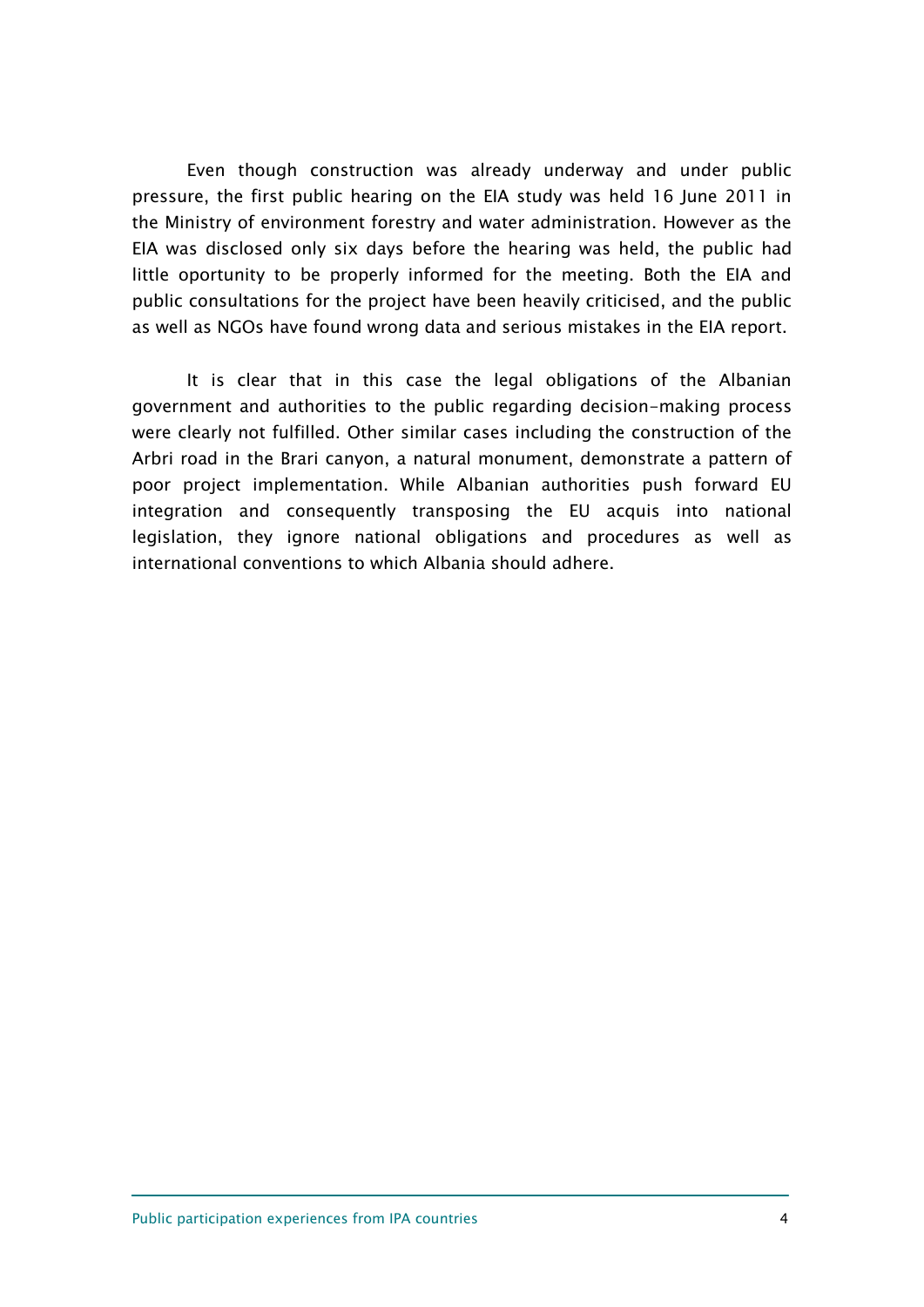#### Bosnia and Herzegovina

Public consultation on the environmental impact assessment (EIA) for the Medna small hydropower plant on the Sana river

On 25 January 2006, the Republika Srpska government, the entity within Bosnia and Herzegovina, adopted a decision to give a concession to the "Energetic" company for the constructions of the Medna small hydropower plant (HPP) on the Sana river. Though the Law on Concessions stipulates that the concessionaire cannot transfer the concession to third parties before the construction of the HPP is finalised, the concession was transferred three times and none of concessionaires obtained the requisite environmental or construction permits. Moreover the upper stream of the Sana river is classified as a "park of nature" in the spatial plan of Republika Srpska, and the area of the Sana river springs where the HPP is planned, as a protected area known for its natural and ambient values.

The Republika Srpska Ministry of spatial planning, civil engineering and ecology initiated an EIA procedure and prior to the public consultations on the draft EIA, the Ministry asked numerous public institutions for comments, including the Institute for protection of cultural, historical and natural heritage of the Republic of Srpska. The Institute provided a list of reasons why the HPP project should not be build, but after political pressure the Institute offered a neutral opinion about project construction.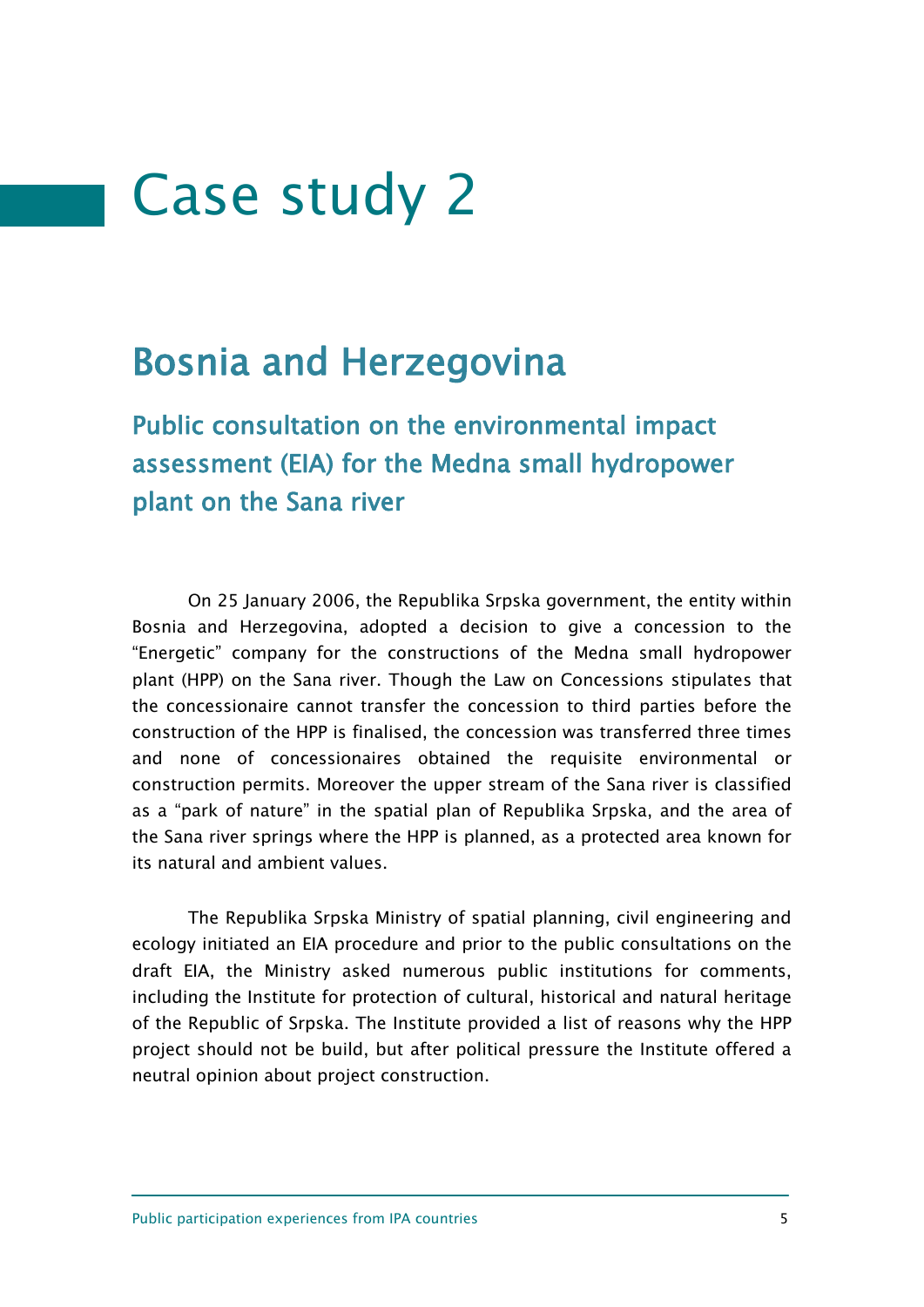The public consultation was carried out in the following manner:

- The announcement for the public hearing on the draft EIA study for the HPP project was published in a newspaper and available in only four copies in the municipality nearest the project area. The date for the public hearing in the announcement was wrong and only after several days a correction was published.
- At the public hearing in Ribnik, the nearest municipality, the public was unanimously against HPP construction.
- The local parliament of the Ribnik municipality adopted a decision against construction of the HPP, because in its opinion the EIA study did not consider all environmental impacts and was not in line with the spatial plan.
- The Ministry adopted a decision for the approval of the EIA study, without taking into account the comments and opinions from the public consultation or the decision of the Ribnik municipality.
- The Ribnik municipality and the NGO Zelenkovac raised an appeal to the District court in Banja Luka regarding the flawed EIA document.
- The court's verdict ruled in favor of the Ribnik municipality and Zelenkovac and requested that the EIA study be amended.
- Yet without substantial improvements in the EIA, the Ministry released a new decision to approve the study.
- The Ribnik municipality and Zelenkovac appealed again, and again the court ruled in favor of Ribnik and Zelenkovac and requested that the decision on the EIA be cancelled and the study be improved.
- As of today, there has been no new or updated study released, and the project is still on hold.

This is just one example of flawed implementation of EU EIA directive by the responsible authorities in Bosnia and Herzegovina. Lastly and of additional concern is that representatives from relevant authorities in Republika Srpska are not taking part in the Regional Environmental Network for Accession, an EU process designed for building the capacities of public authorities in environmental matters including EIA and SEA procedures.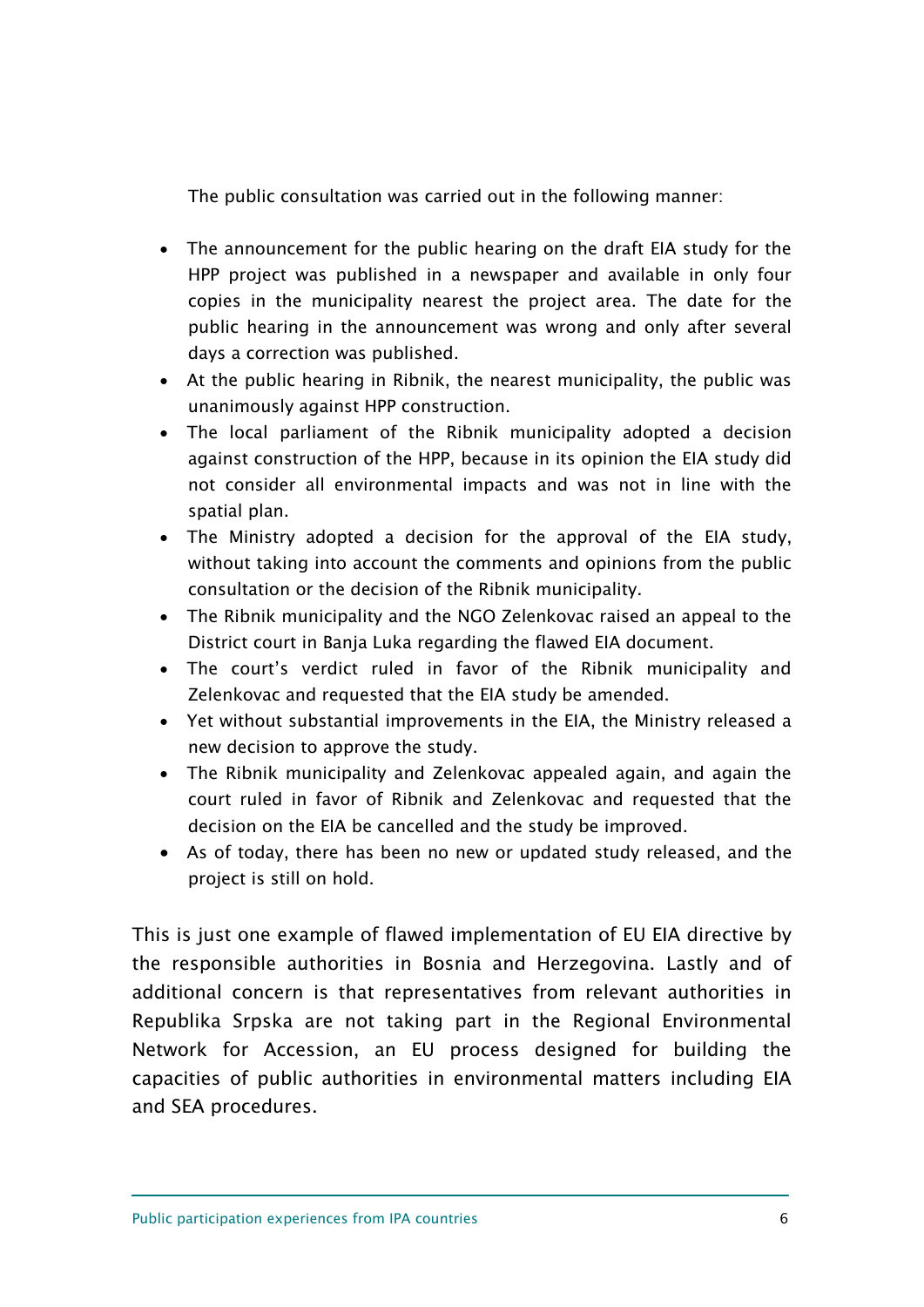### **Croatia**

#### The partnership principle and waste management in **Croatia**

Croatia developed its national waste management strategy in 2005 in order to address issues of waste disposal. However the strategy was adopted without any public consultation and available for comments only after being added to a parliamentary voting procedure. On 4 October 2005, the environmental organization Zelena akcija sent a letter to the Croatian parliament asking parliamentarians not to support the strategy because recycling measures and public consultations were lacking in the strategy. In spite of this the national waste management strategy was approved and an eight-year national waste management implementation plan was prepared and adopted in 2007.

The national plan is questionable in its understanding of public participation as it says "that several public discussions have been organized". Zelena akcija suspected that this was false and submitted an information request to the Ministry of environmental protection and physical planning (MEPPPC) about the details of public. On 6 September 2007 the state secretary Nikola Ružinski answered that there is no legal requirement for this plan to be publicly shown at all and that presentations were made only for county prefects.

Zelena akcija discovered that the national waste management Plan was never subject to public participation but rather partnership consultation, where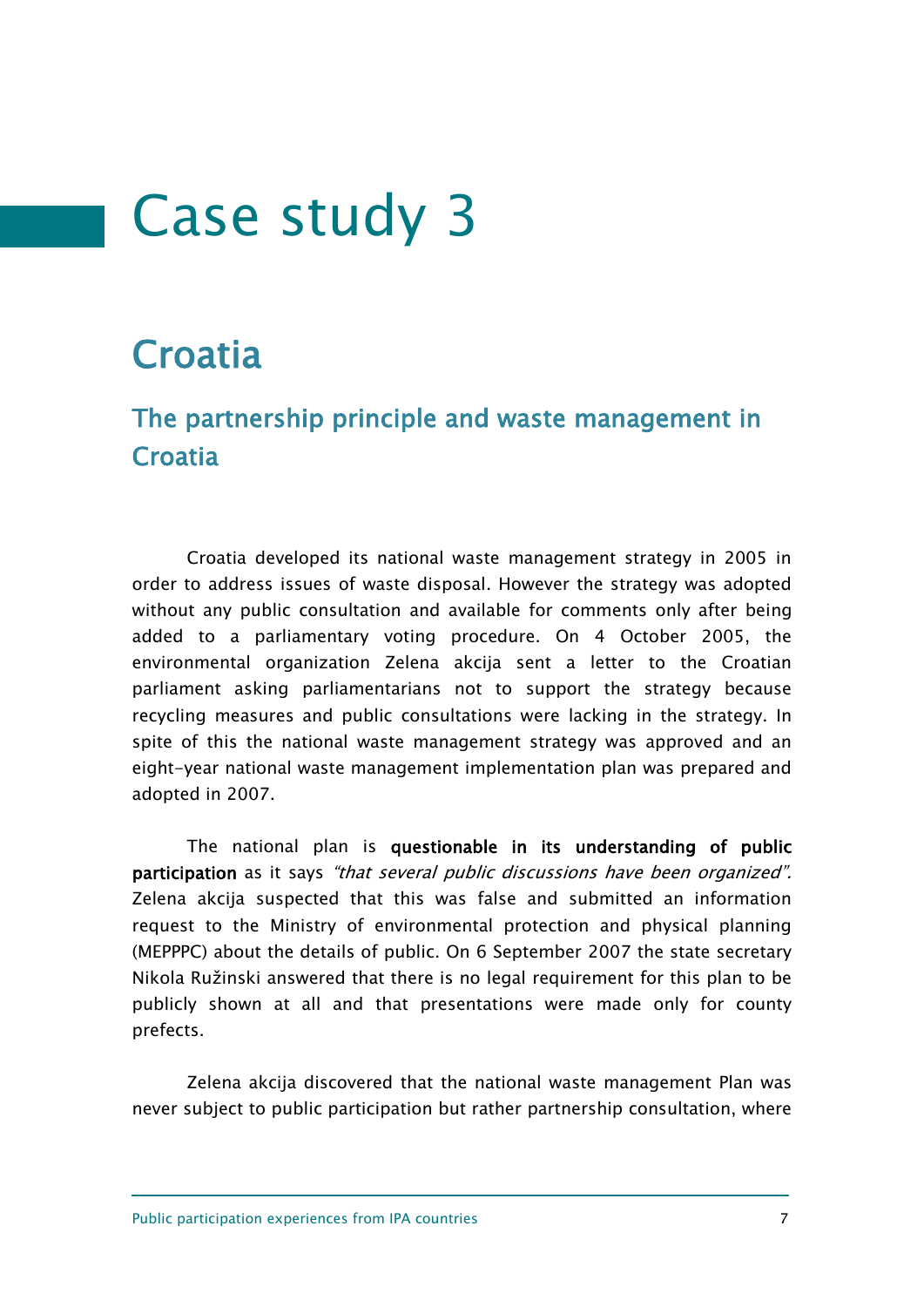the partners were carefully chosen. Zelena Akcija concluded that the adoption of the plan and its presentation were unsatisfactory because MEPPPC never presented the plan to environmental NGOs, the public and as well legallybinding public participation procedures, as requested by the Aarhus convention, were never organised. The process of adopting the waste management plan and national waste management strategy was closed and hidden, while at the same time the Ministry of environment on several occasions hailed its efforts and successes in ratifying the Aarhus convention. This problem appears systemic among other processes concerning environmental planning.

Additionally the environmental protection operational programme (EPOP) for the period 2007-2009 was published in September 2007 as part of the Instrument for Preaccession. EPOP was developed in parallel to the national waste management implementation plan, the main planning document for the upcoming establishment of new waste management centres at the county and regional levels and the primary measure under EPOP priority axis one. In that report, MEPPPC informed the European Commission that consultations with county representatives had taken place on 11 April 2007 in Zagreb, where a public presentation of the draft national waste management implementation plan was given by MEPPPC minister and state secretary. This again highlights the uninformed interpretation of the MEPPPC with respect to "public presentation" and the Aarhus convention as a whole. The statement in this report confirms that public participation is only used to fulfill requirements for possible European project finance.

In the 2007-2013 Cohesion Policy documentation, the principle of partnership has been elaborated such that any organisation representing civil society, environmental partners, non-governmental organisations and organisations responsible for promoting equality between men and women can participate in negotiations concerning the use of Structural Funds. Such organisations should not only participate during the management but are to be involved at every programming stage (including establishment, follow-up and evaluation). However there is no mention of organising *public participation* **procedures** where the general public can review the documents and participate in public debates. This gap in the regulation has allowed the selective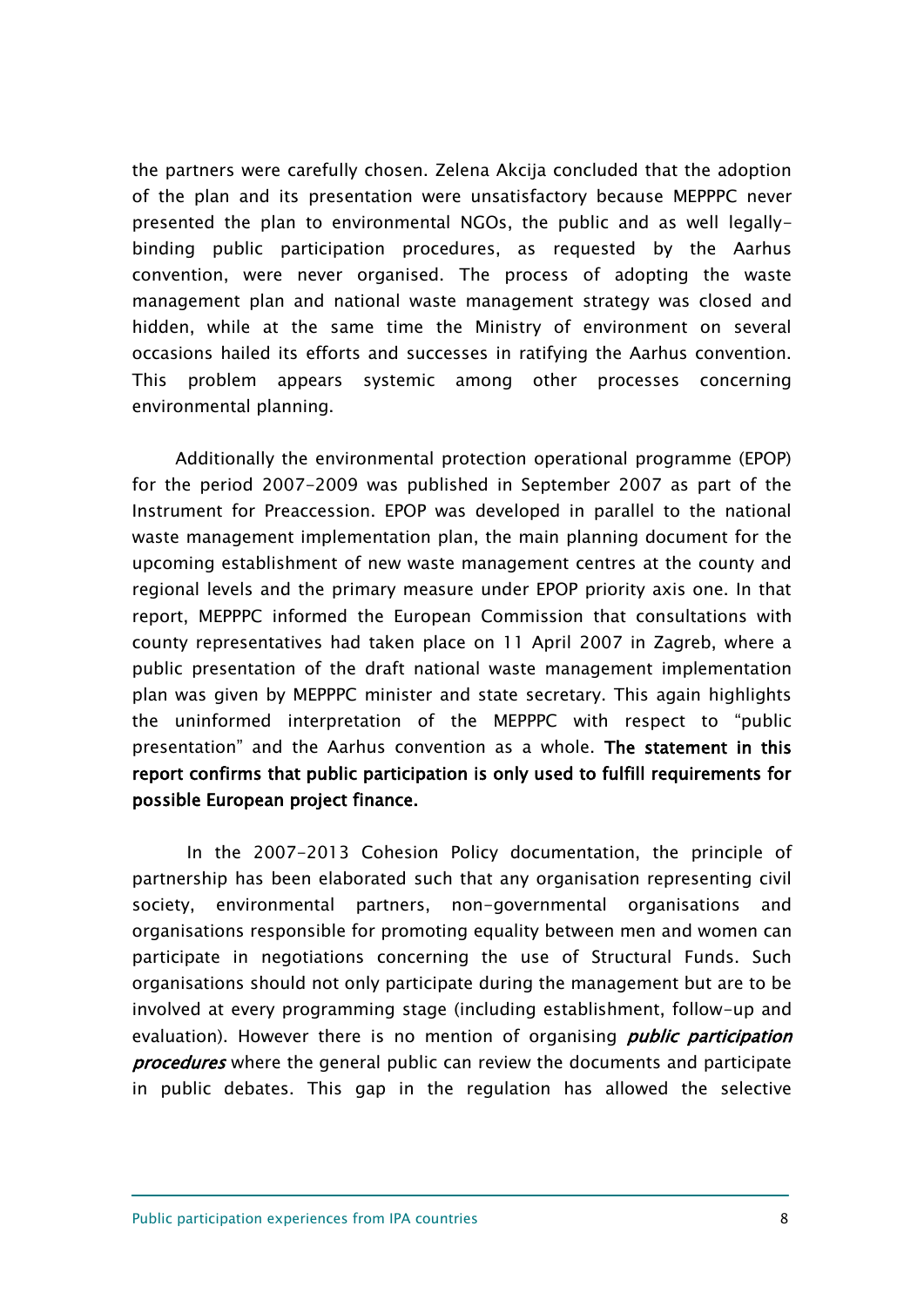approach in identifying partners in the consultation process for IPA Environmental Operational Programme (EOP) 2007-2009.

With respect to waste management projects, all projects backed by the national strategy or national plan are moreoever not entirely legitimate since public participation procedures were avoided. The EU failed to recognise this and legitimated the projects through IPA EOP, even though the public participation procedure was narrowed.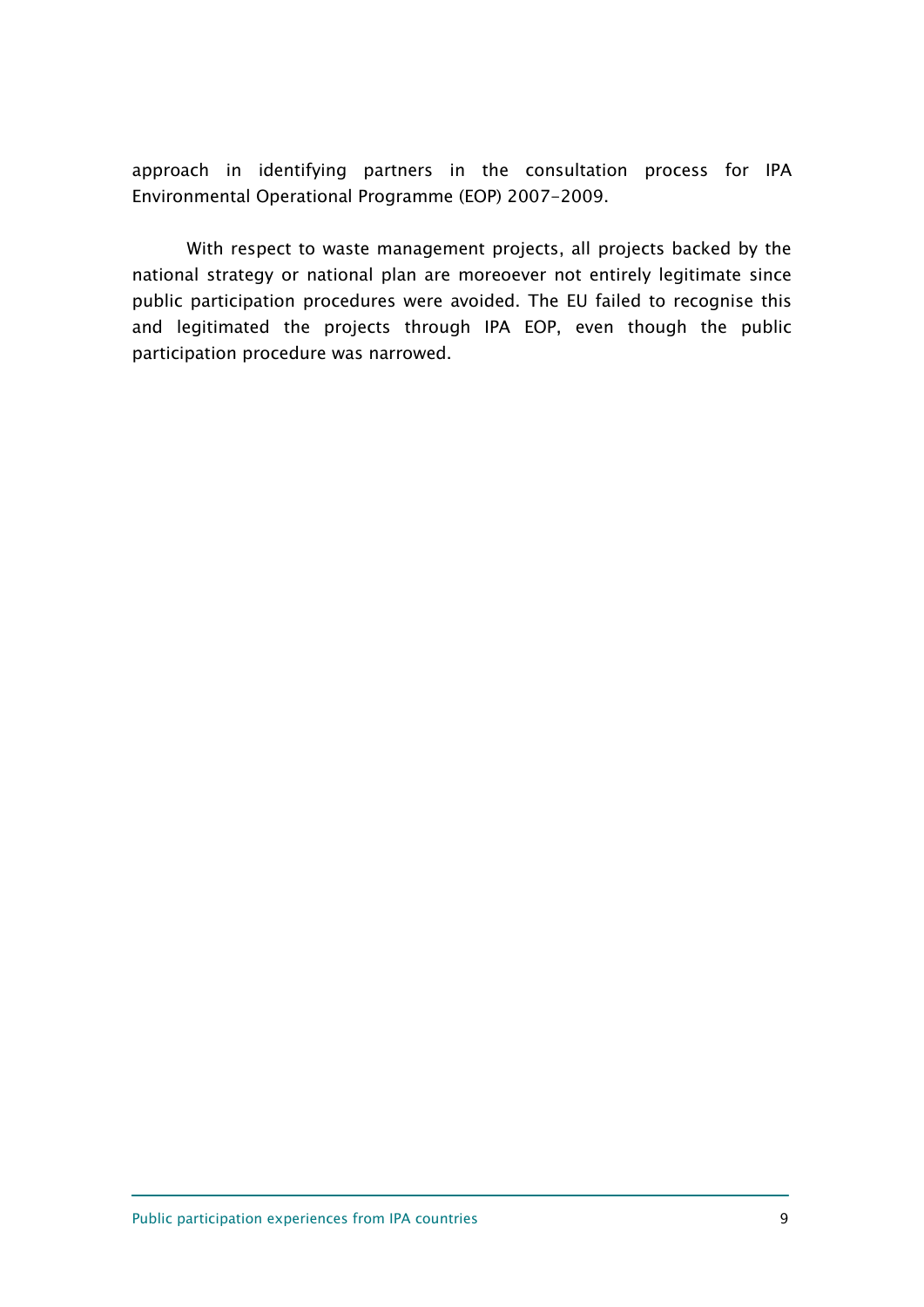### Macedonia

Involvement of civil society organisations in the programming 2007-2013

In the summer of 2007, the Ministry of transport and communications of Macedonia adopted the operational programme for regional development (OPRD) for the period 2007-2013. This programme has the strategic goal to achieve sustainable development through the improvement of infrastructure in the transport and environment sectors.

According to the national law on environment, the OPRD requires a strategic environmental assessment (SEA). In spite of a lack of detailed regulations enabling an SEA in Macedonia (as several legal acts were not yet developed at that time), the Ministry of transport and communications, in accordance with the Aarhus Convention<sup>1</sup>, was obliged to involve citizens and civil society organisations in the decision-making process around the OPRD.

However, in practice the process was carried out in the following manner:

 The OPRD document was published on the website of the Ministry of transport and communications in August during the holiday season;.

1

 $1$  Macedonia is a signatory of the Aarhus Convention since 1999.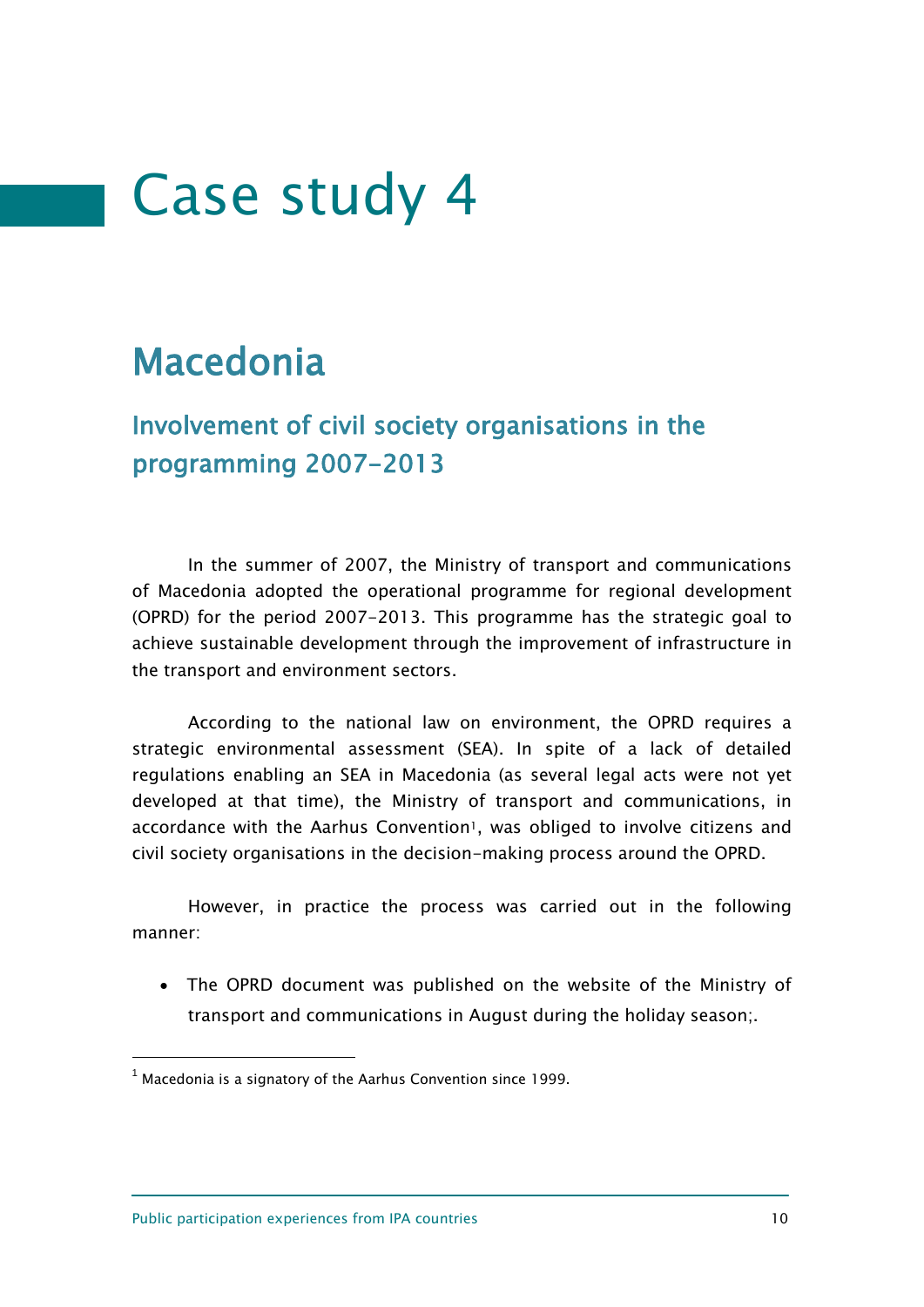- No additional documents or explanations were available to help citizens and civil society understand the process and importance of the OPRD document;
- The document was available only in English;
- On 5 August 2007, the Ministry of transport and communications published a call for comments to the document, but the commenting period lasted less than 30 days and ended on 31 August 2007;
- There was no public hearing held, only a closed presentation of the programme by the Ministry of environment and physical planning in August 2007;
- Only one comment was submitted during the period;
- The Center for environmental research and information Eko-svest from Macedonia sent a letter to the Ministry of transport and communications asking to prolong the commenting period and disclose the document in Macedonian. The request was not fulfilled and consultations were closed.

In conclusion, this example highlights how Macedonian authorities failed to conduct a proper process for public consultations and involvement in decision-making. This is worrisome in light of the fact that the OPRD document was needed for the future use of EU funds, and the EU has on numerous occasions stated that public participation is a key aspect of the decision-making process.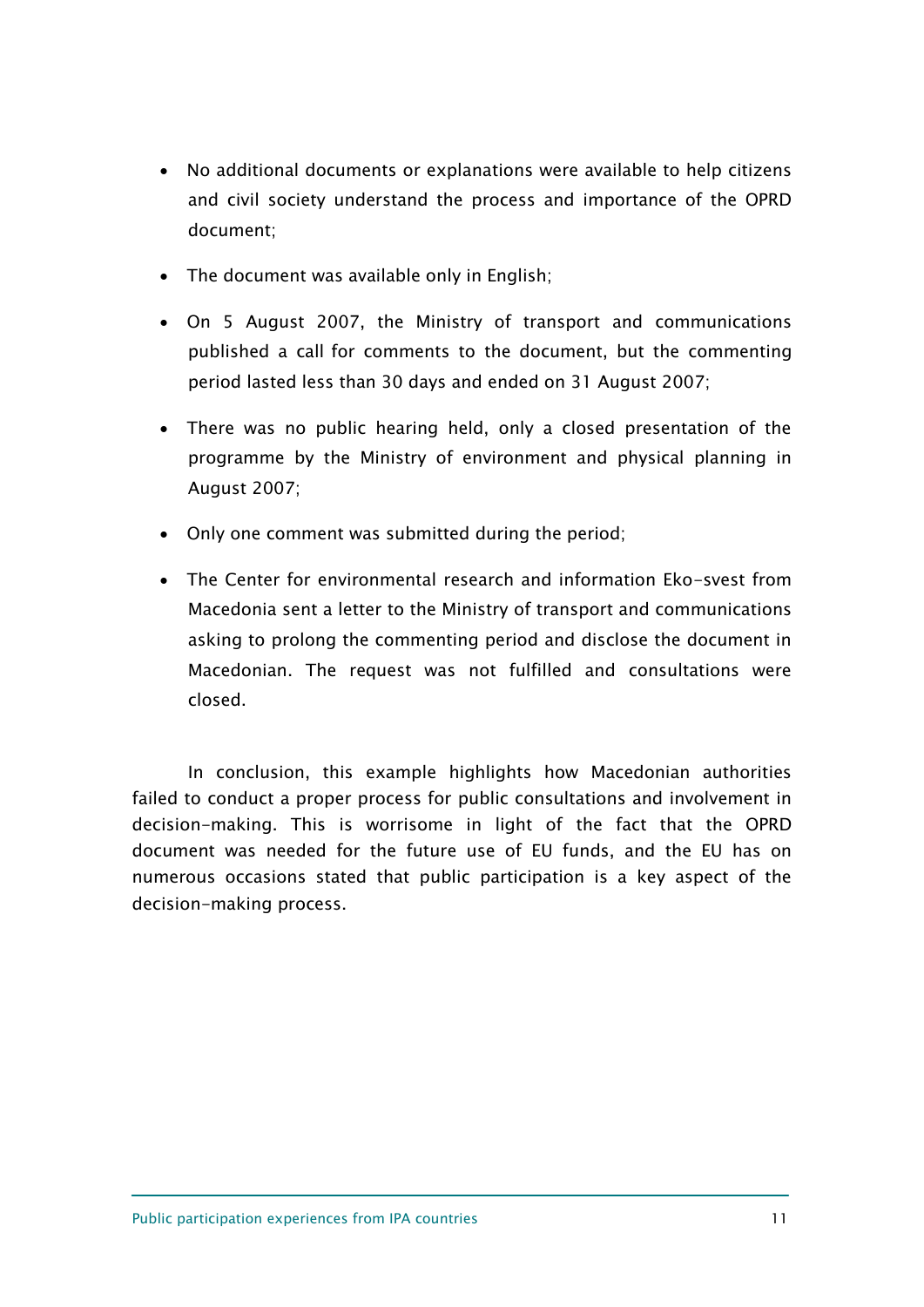#### Serbia

#### Hydropower on the Lim river, Serbia and public involvement

Two hydro power projects are planned in the next four years for the Lim river in southwest Serbia by the Canadian Reservoir Capital Corpation through its Serbian subsidiary Renewable Energy Ventures d.o.o. ("REV"). The projects Brodarevo 1 (26 MW) and Brodarevo 2 (32.4 MW) are problamatic because water reservoirs of 103 hectares and 56 hectares would damage two areas planned as natural protected areas and as well would require the relocation of two sections of the M21 highway.

Over the past three years, local communities in Brodarevo and Prijepolje and environmental NGOs collected 5000 signatures against the projects on the basis of environmental and social concerns and in favor of a referendum on this issue. However these concerns have not been addressed even though legal procedures require it. The projects are also affecting the territory of another state – in the area of Sjenica in Montenegro, local communities have not been informed about the project, even though the Espoo Convention obliges consultations with affected parties in neighboring states.

#### The EIA procedure

The environmental impact assessment (EIA) for the projects has not yet been finalised yet. At the start of the EIA procedure in August 2010, REV submitted its request for a decision on the scope and content of the EIA to the Serbian Ministry of Environment, Mining and Spatial Planning. NGOs found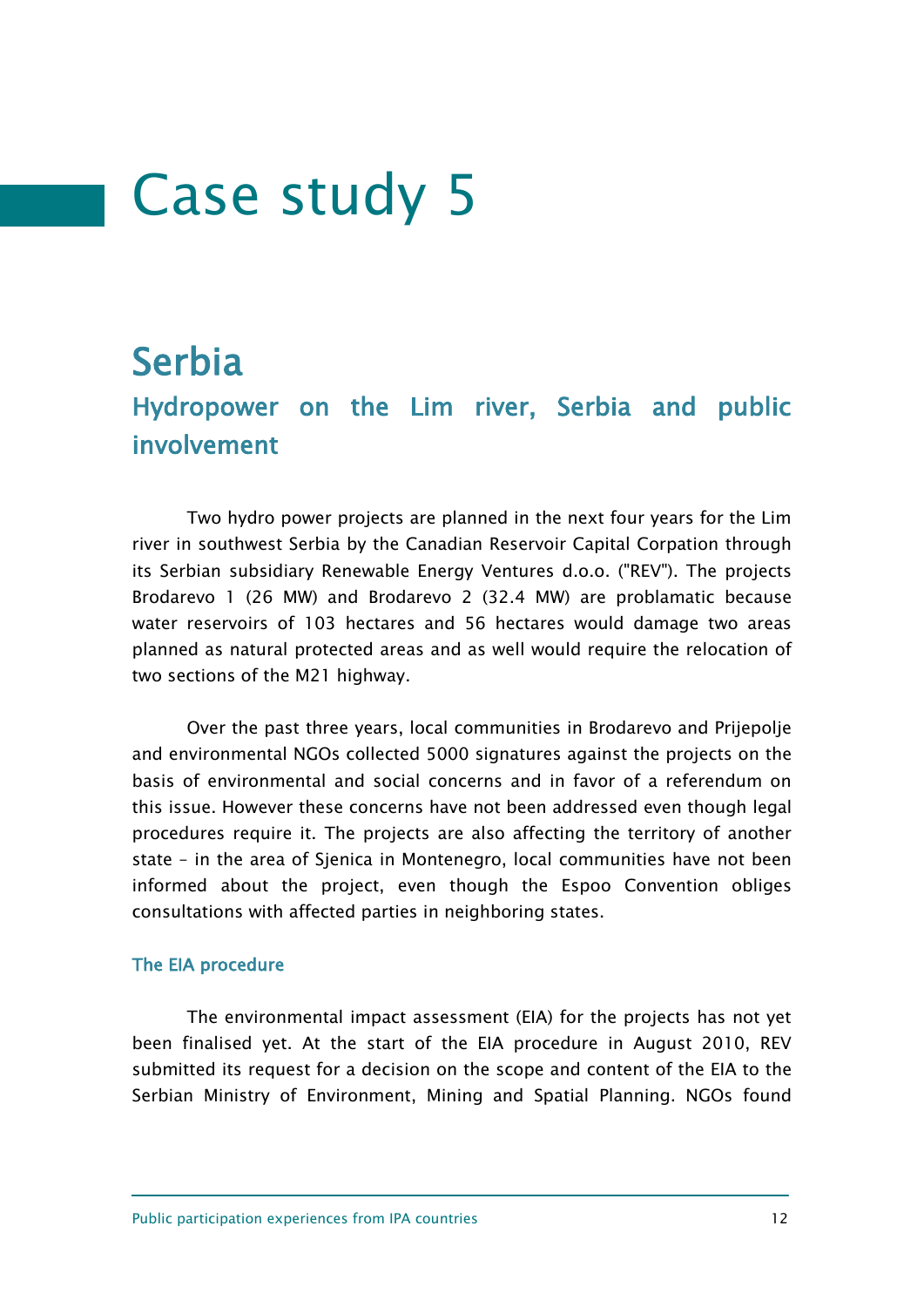about the project from a notification in local newspapers that called public attention to the documentation. When the Ministry concluded the scoping phase in September 2010, the NGO "Prijatelji Brodareva" and several others reacted with a complaint on procedural and material issues. Primarily the complain outlined that the advertisment was not written in Serbian and Bosnian, the two official languages in Prijepolje Municipality, and that the public presentation was organised in Belgrade, so that was difficult for all interested public to participate, including local stakeholders.

The complaint was sent to the Serbian government in order to overturn the decision, and in their appeal the NGO requested renewal of the procedure. The Administrative Commission of the Serbian Government accepted the appeal and returned the EIA procedure to the first stage due to the violation of the EIA procedure set in the national law.

During the second round, the investor and the Ministry again failed to adequately inform the public about their application. In the new proceedings the competent authority did not inform the public in both Serbian and Bosnian.

When NGOs learned in May 2011 that the Ministry issued another decision on the scope and content of the EIA, they submitted a new complaint on serious flaws of the procedure. At the time of decison, the Ministry for Environment, Mining and Spatial Planning which apparently issued the decison did not exist as an administrative body. During the new proceedings, the Ministry did not inform the public through at least one local newspaper and failed to invite interested agencies and organisations for their inputs, all of which are explicit violations of provisions in the EIA regulation.

After the complaint, it was not clear to complainants whether the Ministry of Environment, Mining and Spatial Planning restarted the EIA procedure, since they never received a decision on their complaint. In December 2011, a local newspaper stated that the new scoping documentation was then available for public review.

In February 2012, the attorney of the NGOs received a completely new decision on the scope and content of the EIA from the Ministry. Dissatisfied with the response, the public appealed the decision to the Serbian government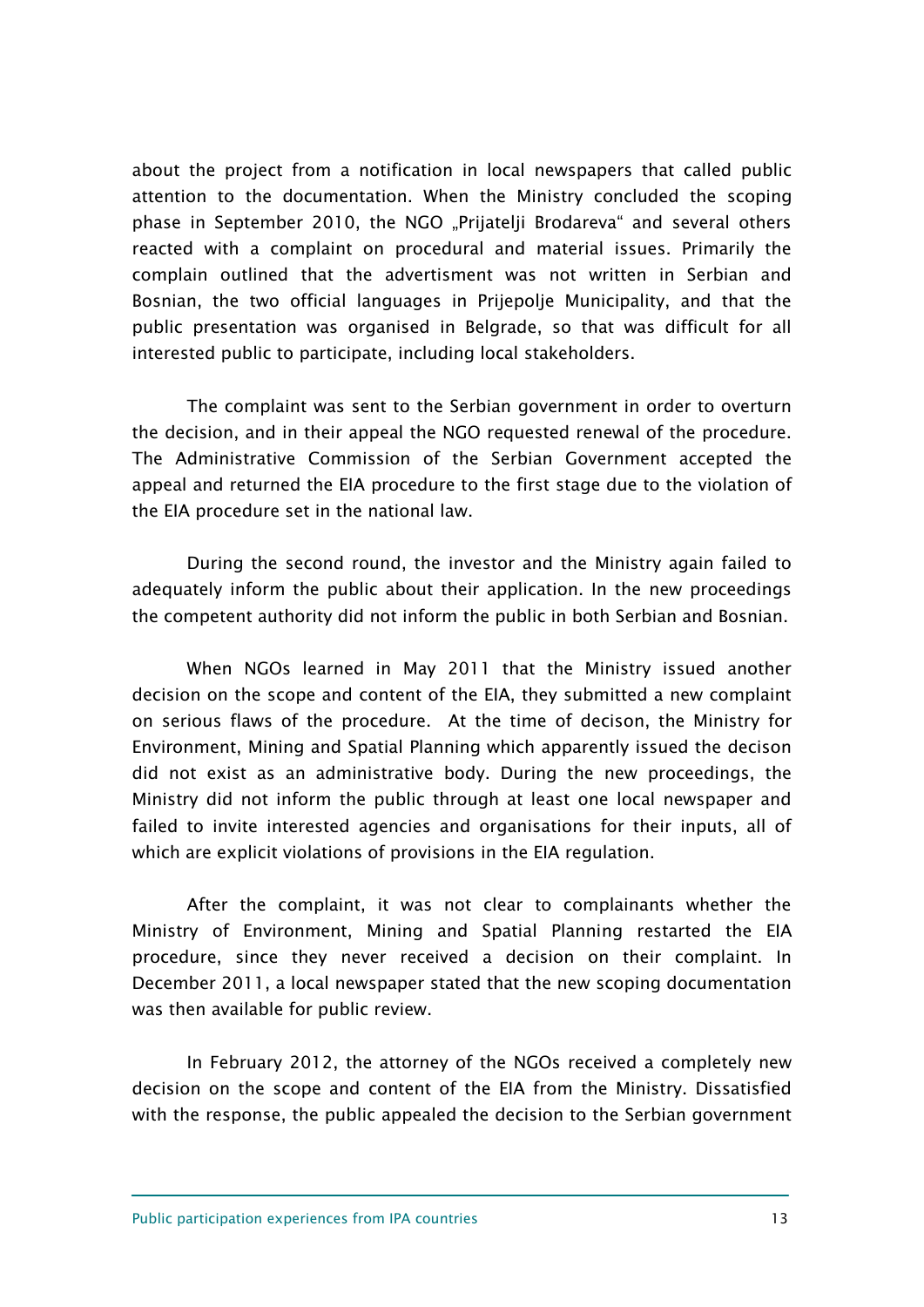in a general administrative procedure in March 2012, stating: "During the public review and on several occasions, a number of interested people addressed the Municipality of Prijepolje, with views on the documentation and requested clarification to referral maps, but the official in charge from Prijepolje was on vacation."

During the public viewing in the municipalities of Nova Varos, Prijepolje and Sjenica, a state of emergency was declared due to heavy snowfall. During this time it was impossible for representatives of interested parties to travel across Serbia to these municipalities and inspect the documentation.

The process is ongoing with no clear end.

#### SEA Procedure

In January 2012 during preparations of the plan for the special purpose area for the Brodarevo 1 and 2 projects, ten representatives of the interested public and their legal representative travelled to Belgrade where the Republic Agency for Spatial Planning held a public meeting and presented the plan and its strategic environmental assessment. However as no one had informed the NGOs about the requirement to pre-register, they were not allowed to enter the building. In addition during the public review procedure, the responsible authority in Prijepolje was sent on vacation and NGOs tried unsuccessfully four times to familiarise themselves with the plan and SEA.

During the procedure there was no public consultation in the Municipality of Sjenica, Montenegro, where part of the territory will be directly affected directly by the project. Public access to the SEA was scheduled during the Christmas and New Year holidays, effectively shortening the comment period. The plan says that arable land and an active, Bosniak cemetery in the village of Gracanica will be flooded, which is in violation with the law on cemeteries.

In developing two other planning documents, the Municipal Spatial Plan for Prijepolje and Regional Spatial Plan for the area of Zlatiborski and Moravički administration districts, public authorities also violated rules on public participation.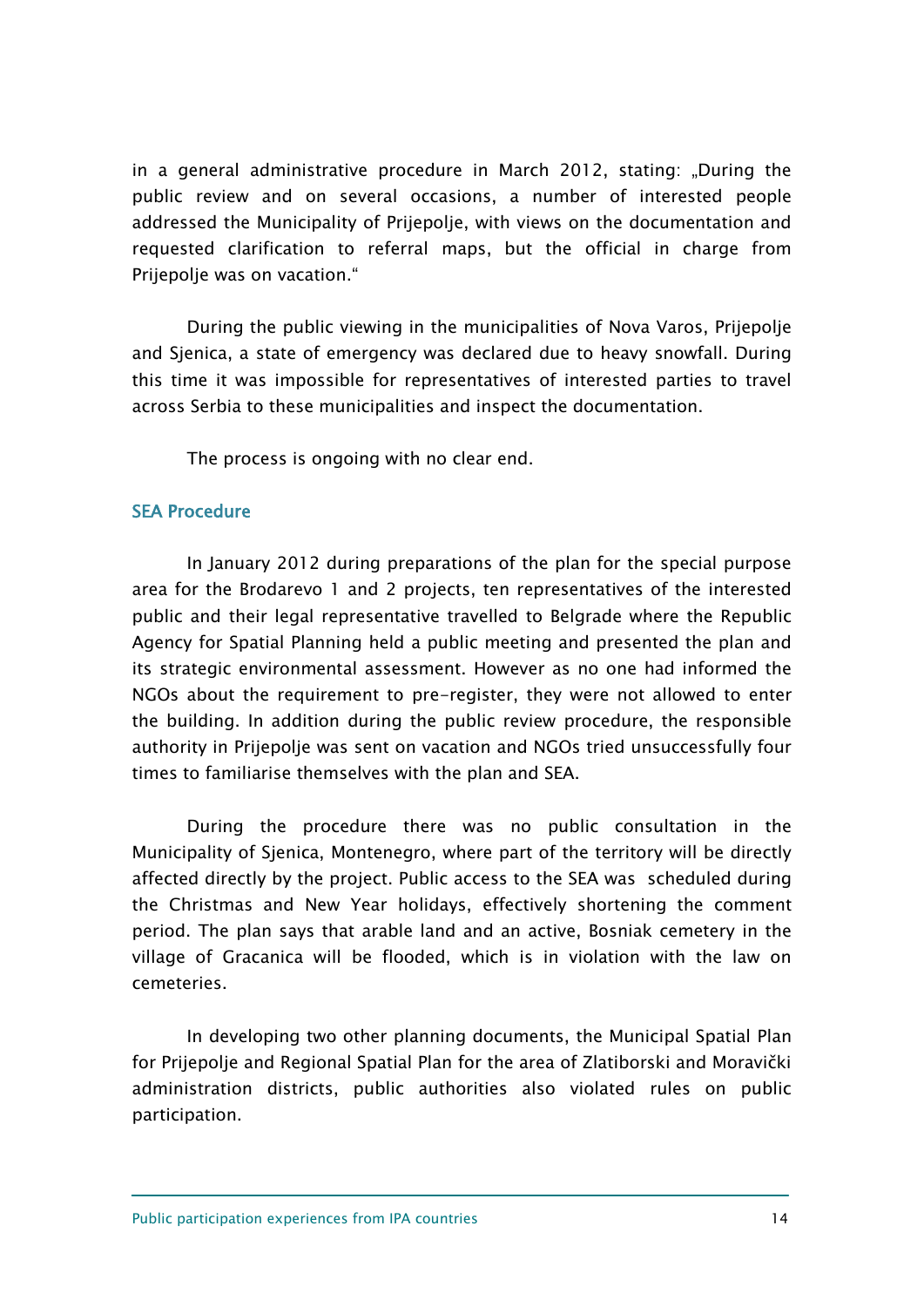A coalition of NGOs has been faced with attacks in the media on the local level and by the state Serbian media. There are also issues related to human and minority rights of Bosniaks in this region, who see the construction of dams as an attempt at involuntary resettlement and are ready for drastic forms of resistance to defend their interests.

NGOs so far have submitted nearly 20 legal claims, appeals, petitions to various authorities and a criminal complaint, and have organised public protests and collected 5000 signatures against the project.

The main demand is respect for the rule of law and the implementation of national laws and international conventions that enable public participation in decision making.